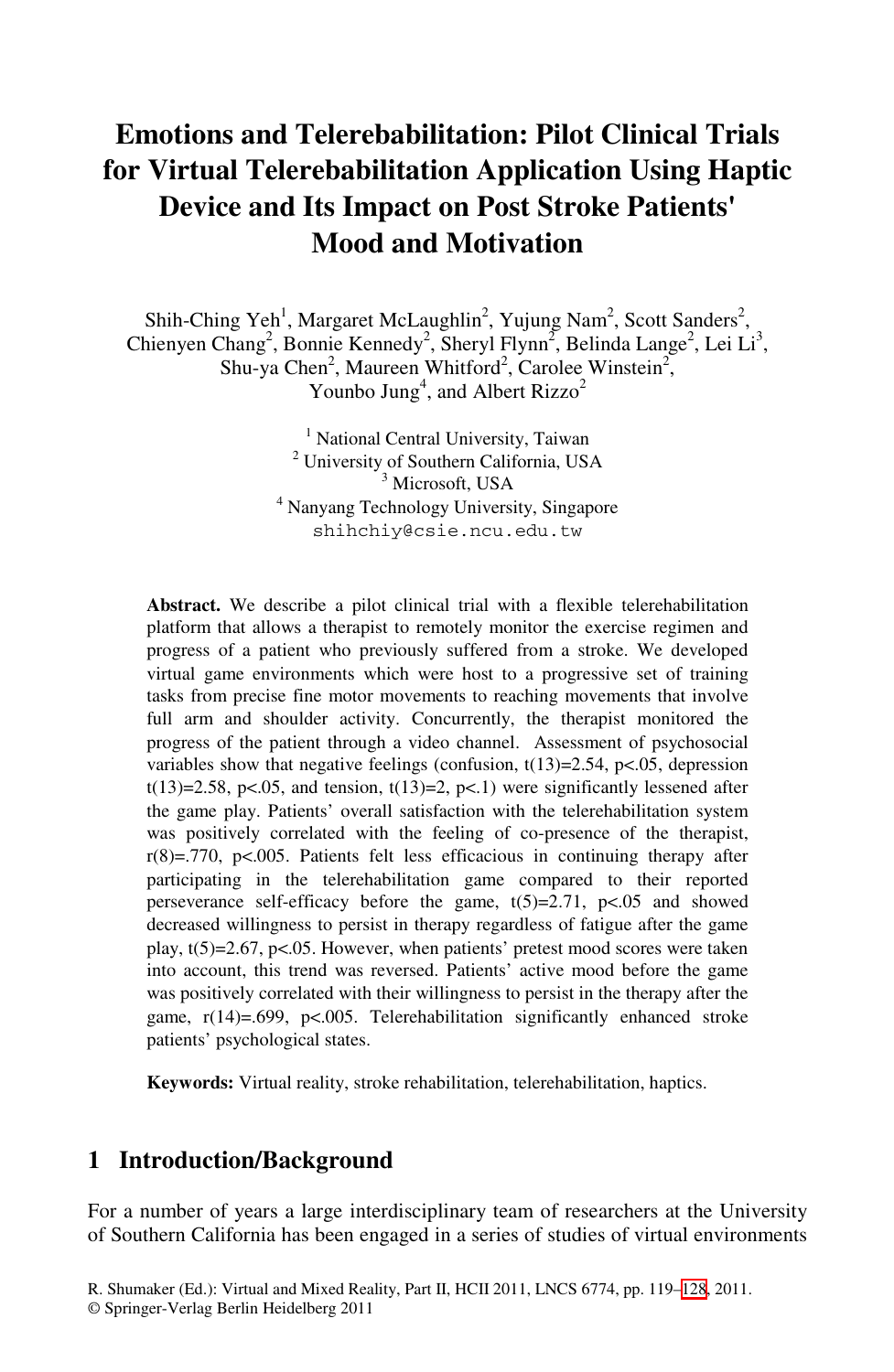and games for recovery of motor function following a stroke. Our goals have been to create rehabilitation scenarios and exercises that maximize therapeutic movement with cortical reorganization goals in mind; motivate patients to persist in training using gaming features; provide immediate feedback; are easy for therapists to administer and monitor; provide useful data in repeated-measures designs; and result in improved real-world function. Some of our efforts in this regard are reported in [1- 4]. We have also turned our attention to extending this work into distributed environments where patient and therapist are not co-located. Well-defined and standardized outcomes used in telerehabilitation studies indicate that progress in addressing motor deficits may be addressed by remotely delivered therapeutic regimens [5] but the emotional and cognitive impact on patients may not be addressed. It is well documented that post-stroke patients suffer wide ranging psychological and cognitive disorders induced by cognitive impairment from damage to one side of their body or other limitations.

Below we report on a pilot trial investigating some factors influencing the satisfaction of therapists and patients with a telerehabilitation system and the impact of telerehabilitation game play on patient mood states and willingness to persist in therapy.

The primary argument for using games or game-like exercises for motor rehabiitation is that they may be sufficiently enjoyable to motivate patients to persist where other less engaging methods result in a substantial loss of interest in continuing training. Design choices made in games and the virtual environments in which they are played may influence enjoyment through encouraging a sense of presence, the feeling of "being there" when the player becomes totally absorbed and awareness of the physical place of game play is lost. In telerehabilitation, the critical element may be the sense of co-presence. A satisfactory experience will require that both parties experience themselves as co-located and mutually aware of, responsive to, and responsible to one another. Based on the foregoing we expect that the telerehabilitation experience will create elevated mood states and that the extent to which patients and therapists experience a sense of co-presence will be associated with satisfaction with the telerehabilitation system and willingness to persist in therapy. Thus

- H1: Mean scores on negative feelings after playing the telerehabilitation games will be lower than the scores before the game play.
- H1a: Patients' scores on feeling confused will be lower after playing the telerehabilitation games than before the game play
- H1b: Patients' scores on feeling depressed will be lower after playing the telerehabilitation games than before the game play
- H1c: Patients' scores on feeling tension will be lower after playing the telerehabilitation games than before the game play
- H2: Patients' overall satisfaction with the telerehabilitation system is positively correlated with the level of presence of therapists during the game play.
- H3: Patients will demonstrate increased willingness to persist in therapy after the game play.
- H3a: Patients will demonstrate increased willingness to adhere to daily therapy regimen after the telerehabilitation game play.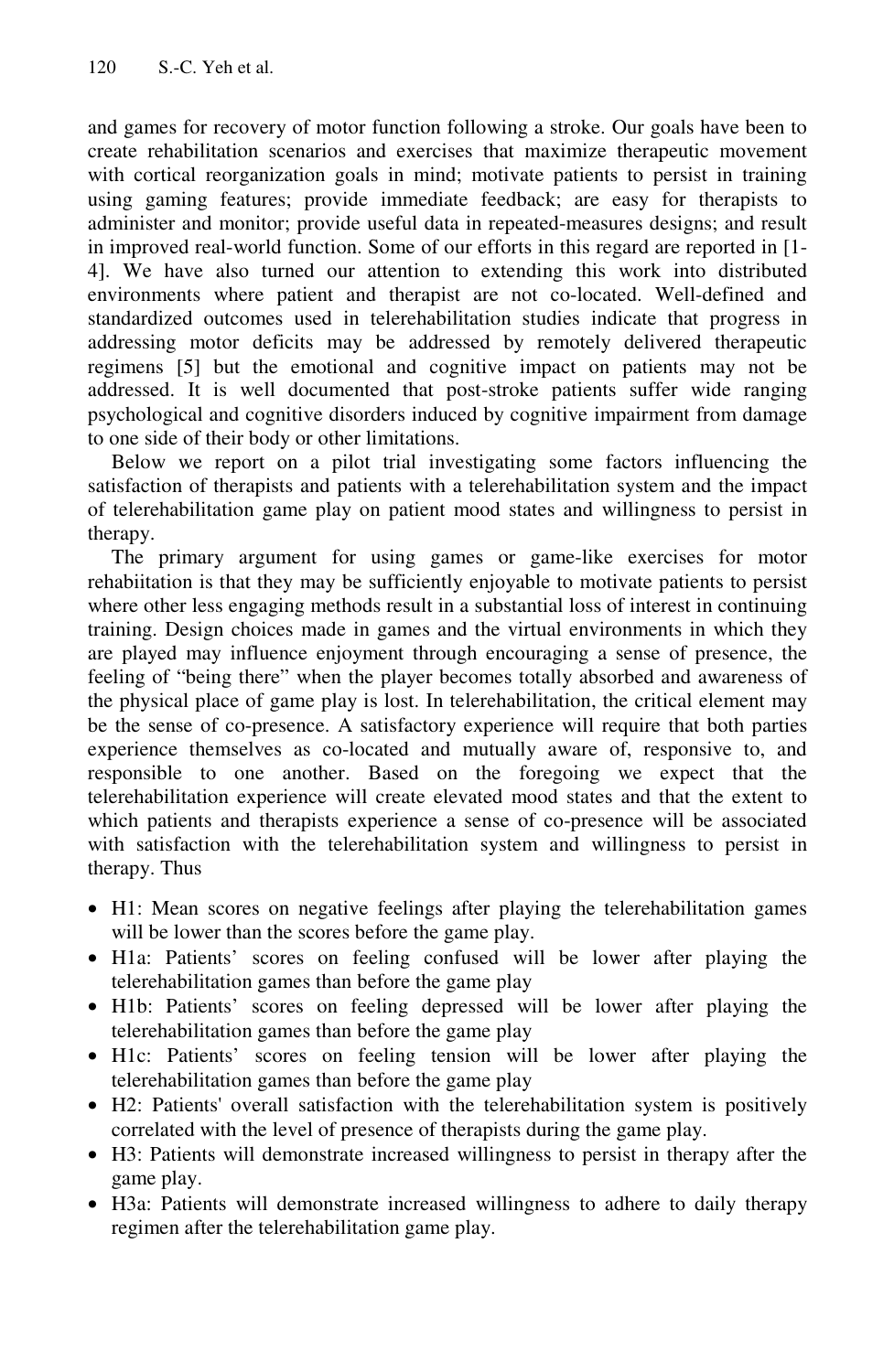- H3b: Patients will demonstrate increased willingness to persist in therapy regardless of fatigue after the telerehabilitation game play.
- H4: Patient's active mood before the game play is positively correlated with their willingness to persist in the therapy after the game play.

# **2 Materials and Methods**

Approval for the study was obtained from the Institutional Review Board at the University of Southern California. All participants were provided with an information sheet describing the purposes and requirements of the study and written consent was obtained. Participants were recruited for either a patient or a therapist role. Inclusion criteria for the patient role were impairment of motor coordination in a upper extremity following stroke, traumatic brain injury, spinal cord injury, or amputation. Exclusion criteria were sensory, cognitive or linguistic limitations that would be make it difficult for them to respond to a computer interface, follow instructions, or complete questionnaires orally in response to an English-speaking interviewer. The inclusion criterion for the therapist role was that the individual was currently practicing occupational or physical therapy in California.

Patient volunteers were recruited at Precision Rehabilitation, Rancho Los Amigos Rehabilitation Clinic and other rehabilitation clinics in Southern California. Clinic managers and staff therapists were provided with flyers to raise patient awareness of the study and provide potential patient volunteers with the investigators' contact information if they were interested in finding out more about the study. Therapist volunteers were recruited from Precision Rehabilitation, Rancho Los Amigos Rehabilitation Clinic and other rehabilitation clinics in Southern California. Recruitment took place through clinic managers who were provided with flyers and a form letter email describing the study and the investigators' contact information.

### **2.1 Experimental Protocol**

All telerehabilitation sessions were held at the facilities of Precision Rehabilitation in Long Beach, California. This outpatient facility is focused primarily on rehabilitation of individuals with spinal cord injury, traumatic brain injury, stroke and amputation. Therapist/patient pairs were taken into separate rooms. A third room was used for administrative tasks and questionnaire administration .Each of these rooms had a door which remained closed during the questionnaire administration and computer game sessions so that study activities would not be accessible or visible to others at the center who were not directly involved.

Each participant had the study explained to him or her and each was provided with the opportunity to ask questions. Following informed consent, the patient and therapist separately completed a series of questionnaires (see Measures, below). The therapist was provided with an instruction sheet for the technical aspects of the telerehabilitation session and a script to engage the patient in the therapeutic tasks. Both participants were informed that they would communicate with one another over an Internet connection between the rooms. The therapist's role was to guide the patient through the setup of the systems and then talk him/her through three computer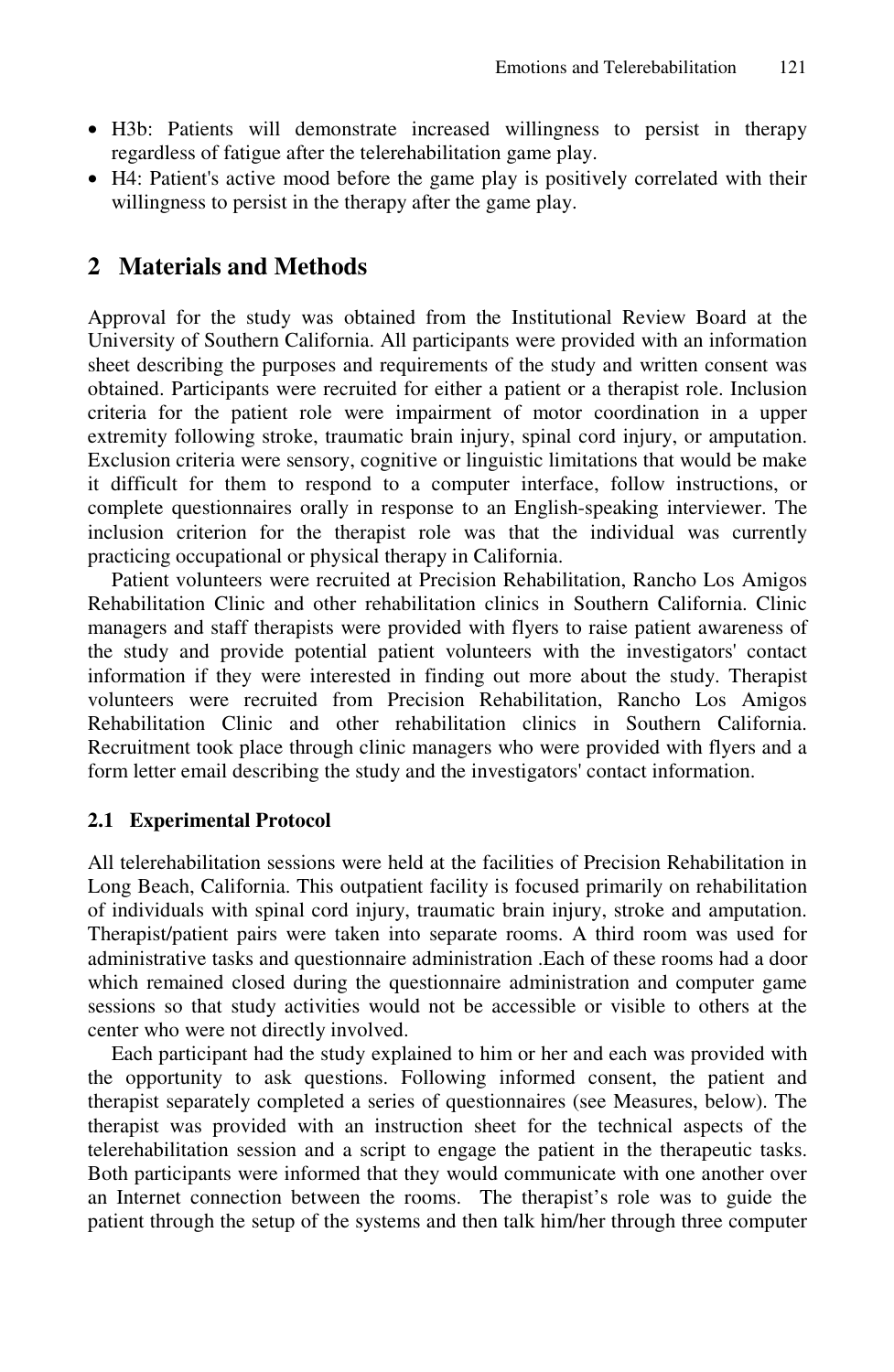games designed to provide motor rehabilitation exercises for the upper extremity. Following completion of the tasks, the patients and therapists were asked to complete a usability questionnaire answering a series of open-ended and closed-ended questions and a post-test questionnaire about willingness to persist in training. Study personnel able to handle technical issues with the networking components or assist the patient with equipment use were available at all times.

## **2.2 System Description**

The telerehabilitation system was composed of two subsystems: a motor rehabilitation system and a tele-communication system.

### **Motor Rehabilitation System**

Task 1: Plane Flying. This task was designed for practice in wrist pronation/ supination. In the virtual environment; there was an airplane moving forward with a constant speed and participants had to manipulate the airplane up-down or left-right and roll the airplane via wrist pronation/supination in order to fly through a sequence of hollow rectangular barriers set with different rolling angles. To interact with the virtual environment, the user employed an Omni haptic device. The Omni provided force feedback as an indication to the participants that the airplane had hit the rectangular barrier. To come up with various difficulty levels so that participants were able to repeatedly challenge the limits of their current motor capability, several parameters were chosen and combined in different ways. First, the size of the rectangular barriers (width and height) was a parameter that determined how accurate and stable the movement was required to be to position the airplane appropriately without hitting the edges of the barrier. The smaller the size of the barrier, the greater the accuracy and stability of wrist movement that was required. Second, the "rolling angle" of the barrier was set to direct the offset of wrist rotation from a neutral position. The larger the rolling angle of the barrier, the more rotation of the wrist was required. Third, the "speed" of the moving airplane was a parameter determining how soon in the user's forward motion the airplane approached the next rectangular barrier. A higher moving speed of the airplane meant that participants had a shorter reaction time to respond. Three difficulty levels were designed with the combination of the parameters above. To measure the performance of participants, a rate of passing through the barriers was defined as the ratio of the number of successful passing trials to the number of total trials.

Task 2: Water Pouring. This task was designed for the practice of wrist pronation/supination. In the virtual environment, participants manipulated a cup via wrist pronation/supination in order to fill it with water from a source water tank and pour the water into a target water tank. The interaction between participants and the virtual environment was achieved by a camera-LED tracking system. To define various difficulty levels so that participants were able to repeatedly challenge the limits of their current motor capability, several parameters were selected. First, the "size" of the source and target water tanks was a parameter to determine how accurate and stable the movement would have to be in order to fill or pour water without loss. The larger the size of the water tank, the less accuracy of movement required to fill or pour water. Second, a threshold with respect to the rolling angle offset from the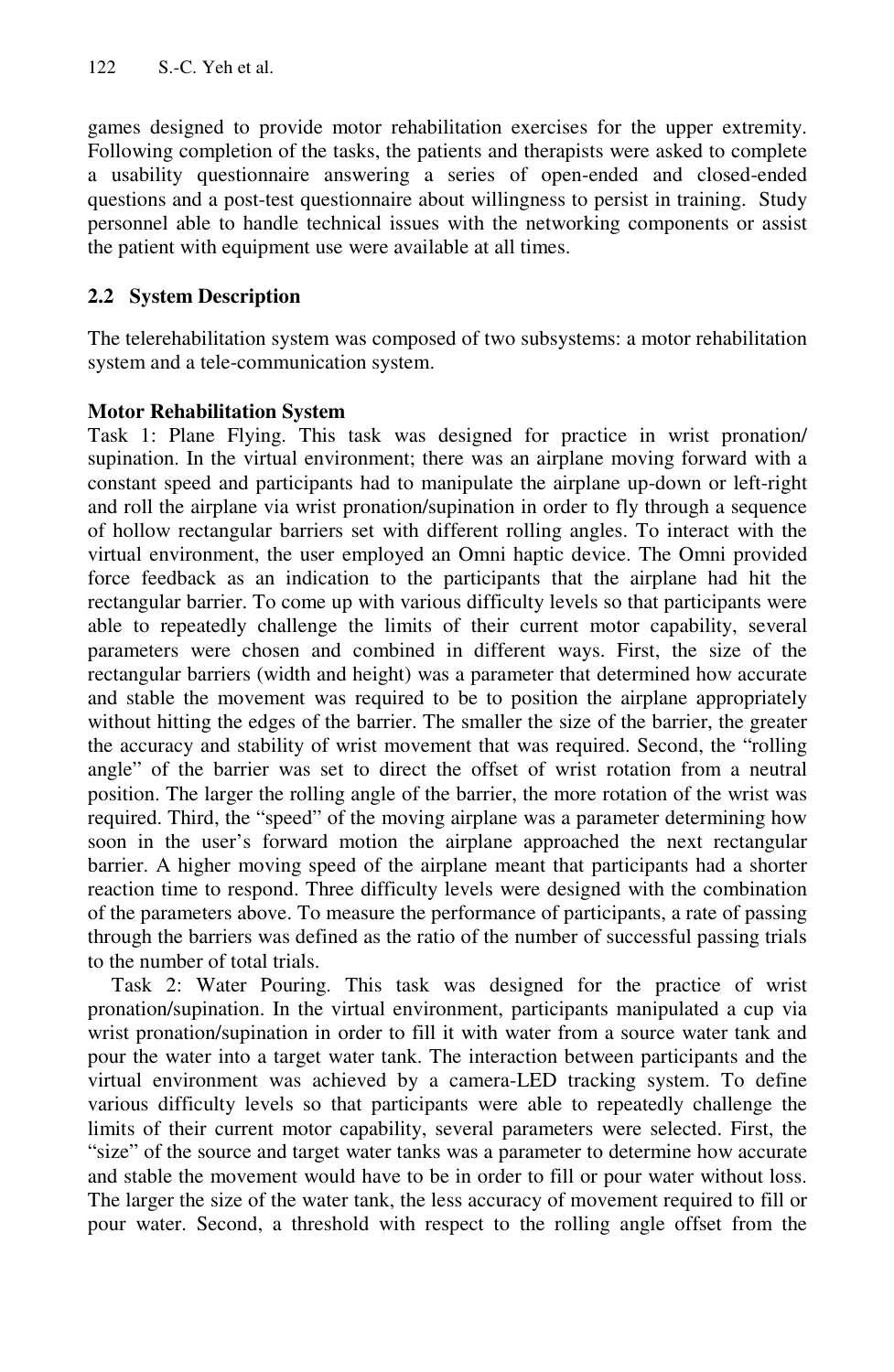neutral pose of the wrist was set to determine if the water was able to flow into/out of the cup. Specifically, the rolling angle made by the wrist should exceed the threshold in order to activate the water flow. A higher threshold required a larger rolling angle of the wrist to complete the task. With the combination of parameters mentioned above, three difficulty levels were designed. The total time to complete each task was recorded as a measure to evaluate participants' performance. Performance score was further defined as the summation of the reverse of total time at each level, multiplied by a weighting factor for each difficulty level. A higher score meant a better performance.

Task 3: Ball Dropping. This task was designed for the practice of hand opening. In the virtual environment, participants manipulated a virtual hand with a ball in it. Their task was to reach an object hanging above a grid and drop the ball via hand opening as rapidly as possible. A 5-DT data glove and the camera-LED tracking system were used to sense the hand opening and hand movement respectively. A difficulty level could be determined by the degree of finger extension which defined hand opening and taking into account the initial calibration for each participant. (However, in this pilot study we set the degree of finger extension as a constant). To measure the performance of participants, several measures were defined. First, movement efficiency, defined as the length ratio of the actual moving path over the shortest possible path was used to evaluate the efficiency of participants' moving paths. A smaller value of moving efficiency represented greater moving efficiency. Second, the time (move time) spent in moving the virtual hand from the start position to the top of the target object was recorded. A lower value of move time represented greater mobility. Third, the time (hand open time) spent in opening the hand was recorded as an indication of the dexterity of hand opening. A lower value of hand open time represented better performance.

**Tele-communication System.** The tele-communication system was designed with the use of peer-to peer network technology as a flexible platform that can deploy applications which require high-speed transmission of delay-sensitive media streams, such as audio, video, and miscellaneous data. Beyond the transmission of media streams, three functionalities were further developed to satisfy various objectives from the perspectives of therapy, usability and human perception. First, SkypeTM was embedded into our framework to enable oral and visual communication (with the use of webcams) between the patient and the therapist; thus, the therapist was able to remotely monitor the exercise regimen and progress of a patient and direct the patient through a complete practice session using interactive VR tasks as in clinics. Second, while the patient focused on interaction with the game environment, a viewsynchronization mechanism was made so that the view of the game environment as seen by the patient was transmitted to the therapist's screen. Thus, in addition to watching the live video stream of the patient's behavior through a second camera focused on the patient's arm, the therapist could also see exactly what the patient saw on screen. The system was designed to enhance the sense of presence in the virtual environment and co-presence between the patient and the therapist who were located remotely. Finally, a remote database system was constructed to store various measures of the patient's performance, such as motor data, task completion time, task completion rate, etc., which were transmitted immediately and continuously via DSL.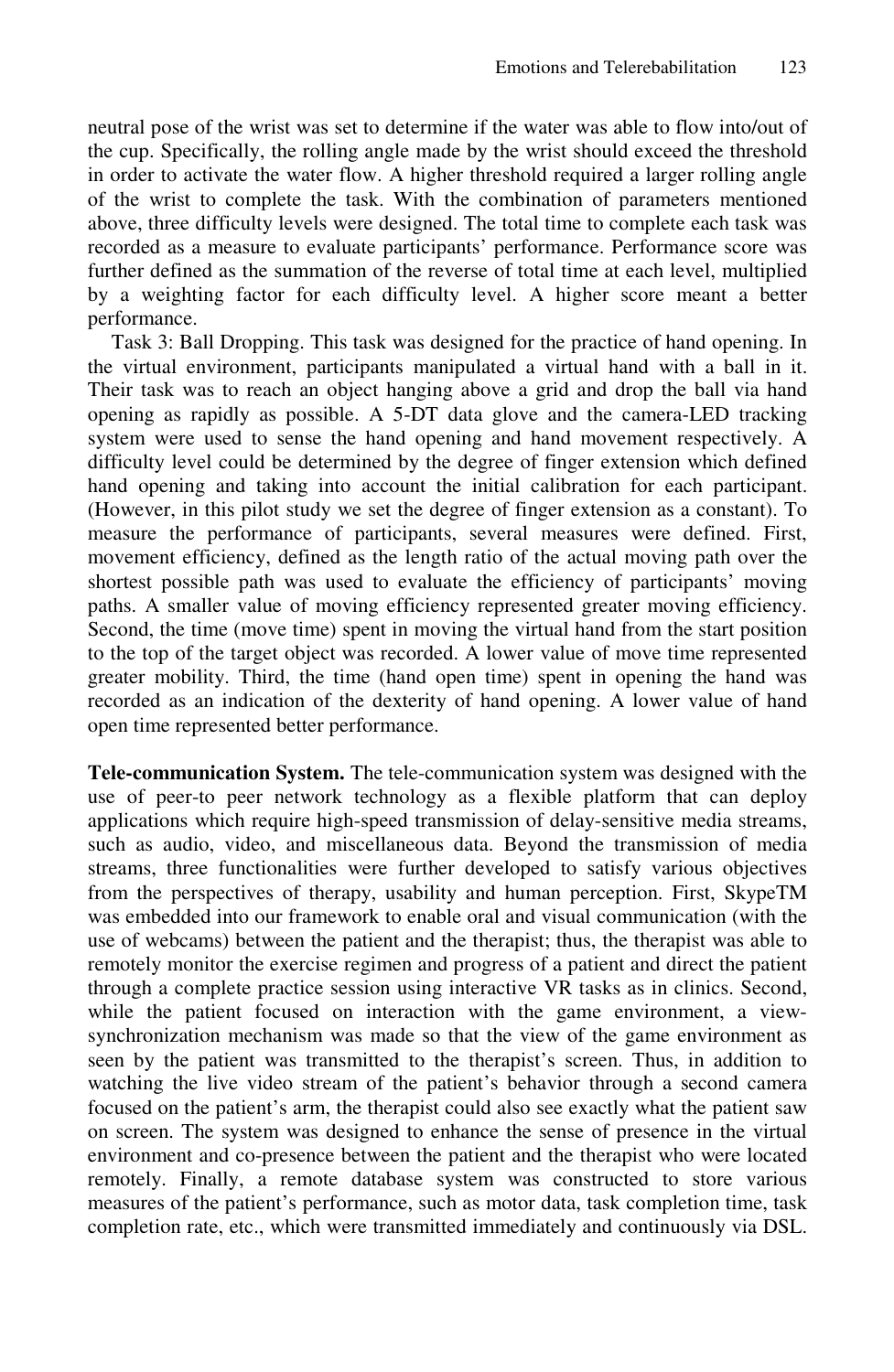The therapist was able to retrieve the data of the patient's performance at a later time for further analysis.



**Fig. 1.** (a) Plane Flying task. (b) Water Pouring task. (c) Ball Dropping task.

#### **2.3 Measures**

Data collected from patients included a demographic and computer use questionnaire; the mood as measured by the POMS-A; experience of "presence" in the telerehabilitation environment, willingness to persist with therapy, and a telerehabilitation usability questionnaire. To therapists we administered a demographic and computer use questionnaire, a presence measure, and a usability questionnaire.

*Mood* was operationalzed by modifying the Brunel Mood Scale (POMS-A). Composite indices of three mood items, (1) negative, (2) confused and (3) active mood, and one item measuring depression were drawn from the relevant POMS-A items. Evaluation of negative mood was created combining the eleven 5-point scale negative attitude items (Chronbach's alpha = .953). This includes the following individual mood items; feeling downhearted, annoyed, exhausted, bitter, unhappy, anxious, worried, miserable, angry, tired and bad tempered. Confusion was a composite index combining the following four items from the POMS-A; feeling confused, mixed-up, sleepy, and uncertain (Chronbach's alpha=.819). Evaluation of active mood was an index composed of the following four items; feeling lively, energetic, active, and alert (Chronbach's alpha = .952).

*Telerehabilation usability* for the patient was an composite index of thirty-seven 7 point scale items, including "The telerehab system was easy to use;" "I felt comfortable using this system;" "The instructions helped me complete this task;" "I learned to do the movements quickly with videoconferencing;" and "Overall I am satisfied with the amount of time it took to do the exercises" (Chronbach's alpha = .917). Telerehabilitation usability for the therapist was composed of twenty-six 7-point scale items (Appendix A) including; "I am satisfied with the feedback system;" "The feedback window easily allowed me to see changes in the patient's performance;" "I would recommend the telerehabilitation system to other people;" "Overall, I have the impression that the telerehabilitation system will increase the scope of patient care/treatment;" "Overall, I have the impression that the telerehabilitation system will increase patients' accessibility to clinicians" (Chronbach's alpha = .909).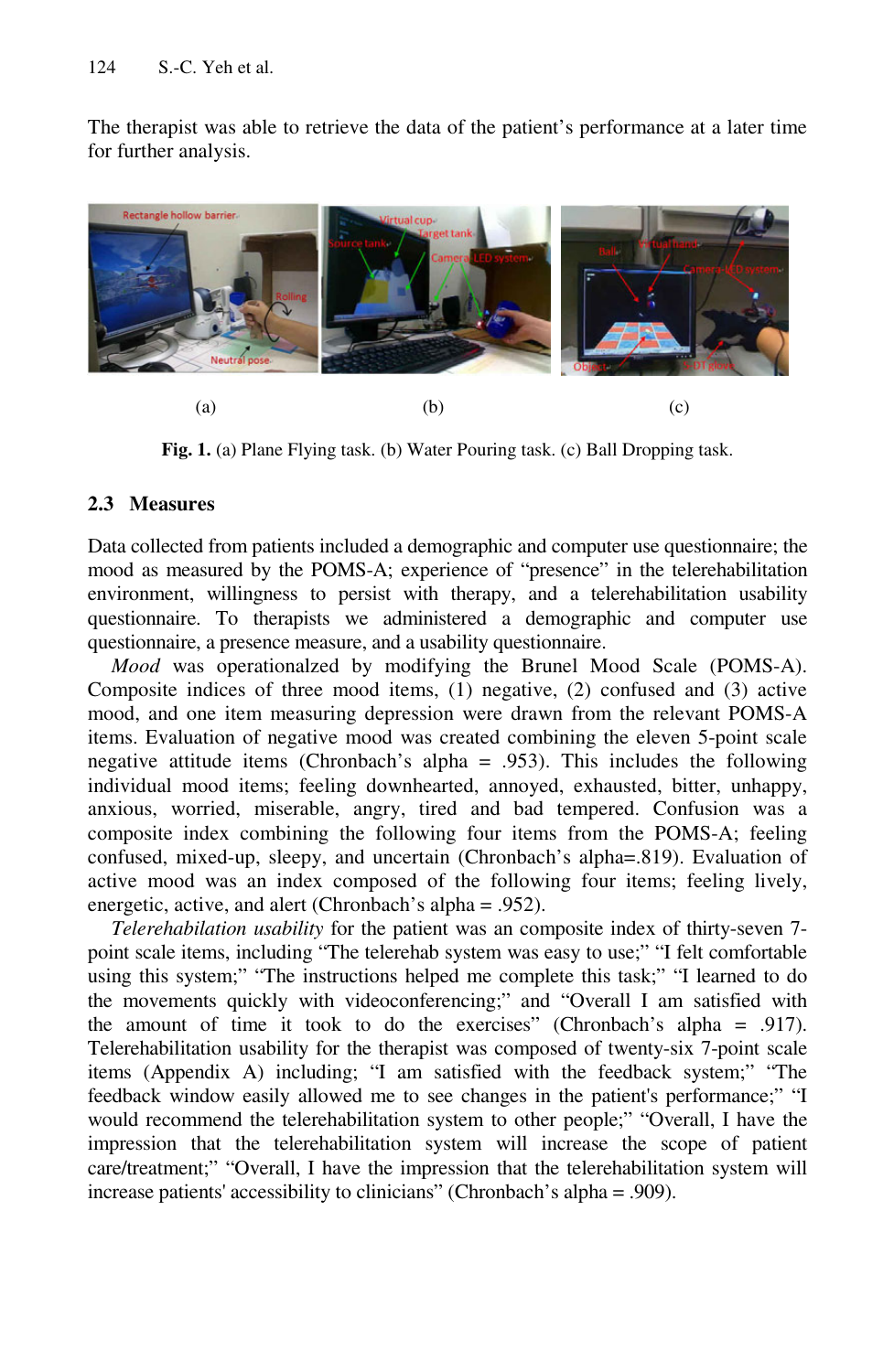*Willingness to persist* in therapy was measured by two 7-point scale items; "I believe I can do therapy every day that it is scheduled;" and "I believe that I can do therapy no matter how tired I may feel."

*Presence* in the telerehabilitation environment for patients was measured with five 7-point items; "I felt like I was with the therapist;" "There were times I felt like the therapist was with me in the same room;" "I felt like the therapist and I worked well together;" "I felt like the exercises using the telerehabilitation system were the same as working with the therapist face-to-face"; "I felt that there was another person working with me on the exercises" (Chronbach's alpha=.815). Presence for therapists was similarly measured by five 7-point scale items such as the following; "To what extent, if at all, did you have a sense of being with the patient?"; "To what extent were you and the patient in harmony during the course of the exercises?"; and "Overall, rate the degree to which you have a sense that there was another person interacting with you during the exercises" (Chronbach's alpha = .882).

### **3 Results**

Paired-samples *t* tests were conducted to evaluate whether a patient's negative mood states were lessened after playing the telerehabilitation games. The assessment of psychosocial variables showed that negative feelings were significantly lessened after the game play. The mean score for feeling confused was significantly less after game play ( $M = 4.50$ ,  $SD = .76$ ) than the scores before the game play ( $M = 6.58$ ,  $SD =$ 3.07),  $t(13) = 2.54$ ,  $p < .05$ , (*Ns* for all were 14). Participants reported feeling less depressed after game play ( $M = 5.17$ ,  $SD = 1.49$ ) than before playing the game as well ( $M = 6.67$ ,  $SD = 3.15$ ),  $t(13) = 2.58$ ,  $p < .05$ . The mean score on feeling tension was also significantly lowered after playing the games ( $M = 6.00$ ,  $SD = 2.08$ ) than before ( $M = 7.08$ ,  $SD = 3.00$ ),  $t(13) = 2$ ,  $p < 1$ . Overall, we found that participants felt less confused, less depressed and more relaxed after playing the games, supporting hypotheses  $1(a)(b)(c)$ .

A correlation coefficient was computed between the patients' overall satisfaction with the telerehabilitation system and the therapists' level of co-presence during the game play. The result showed that the correlation of the participant's overall satisfaction and the therapists' feeling of presence was statistically significant,  $r(8) =$ .770, p<.05, N=8. Overall, therapists whose patients rated the telerehabilitation system more useful and satisfactory were more likely to feel higher co-presence during the game play and vice versa, supporting H2.

Paired sample *t* tests compared the pre- and post-test scores of patients' willingness to persist in therapy. The result of the mean comparison between pre- and post-test data did not provide support for the hypotheses on the positive impact of the game play on patients' level of perseverance. Patients reported that they felt significantly less capable of following through daily therapy regimen after the telerehabilitation game play,  $t(5)=2.71$ ,  $p<0.05$ ,  $N=6$  ( $M=6.83$ ,  $SD=.41$  in the pre-test,  $M=6$ ,  $SD=.63$  in the post-test). Similarly, they felt significantly less capable of persevering in the therapy regardless of fatigue after the telerehabilitation game compared to before the game play, *t*(5)=2.67, p<.05, N=6 (*M*=6.16, *S*D=.75 in the pretest, *M*=5.35, *SD*=.50 in the post test). The results show that patients felt less efficacious in continuing therapy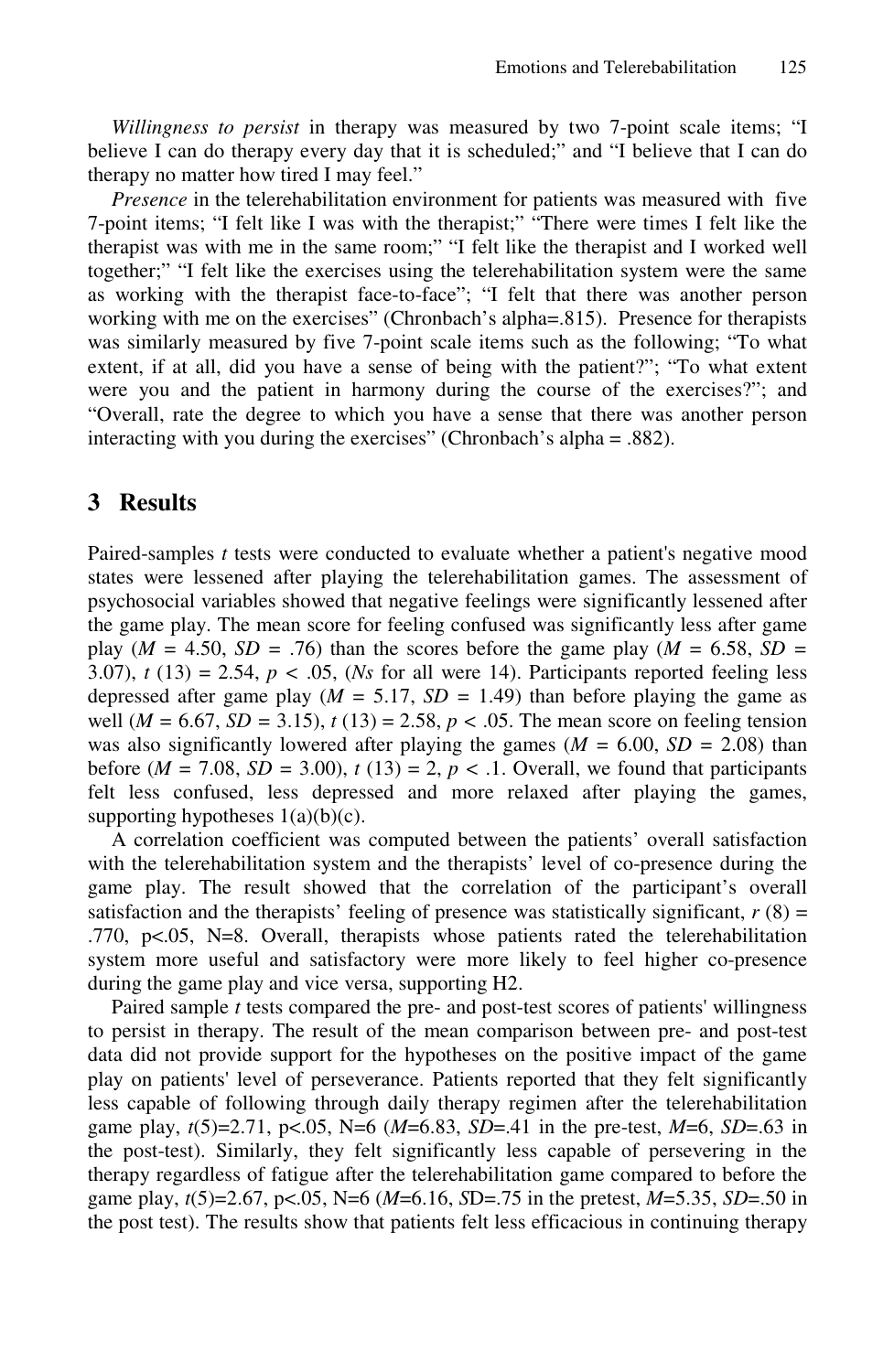after participating in the telerehabilitation game compared to their normal level of perseverance.

A correlation analysis supported hypothesis 3. An active mood before the experiment was positively correlated with patients' willingness to persist in the therapy after the game,  $r(14) = .699$ ,  $p < .005$ , N=14. The results suggest that if patients report that they feel active and motivated, they tend to state that they are willing to continue in the therapy after the game play regardless of their experience with the telerehabilitation games.

# **4 Discussion**

This pilot clinical trial examined whether a telerehabilitation platform with a built-in video communication component between a therapist and a post-stroke patient would be effective in improving patients' psychological states and motivation to persist in training. The telerehabilitation system was host to a set of virtual games and a video communication module that ran concurrently with the game platform. The three virtual rehabilitation games contained full arm and shoulder training activities with a focus on pronation and supination and hand opening and closing. The difficulty levels and the progress in gameplay was monitored and manipulated through a live video chat during the exercise. Post-stroke patient volunteers with impairment of motor coordination in the upper body and staff therapists who monitored and guided the patients through virtual game play participated in the pre-post design experiment. The task involved completing three virtual tasks: 1) The plane flying task involved manipulating a virtual airplane to fly through a sequence of rectangular barriers by pronating and supinating the wrist using an Omni haptic device; 2) The water pouring task was designed for improving motor capability by filling a virtual water cup from the source and pouring it into the target tank. A camera-LED tracking device tracked the wrist pronation and supination mapped onto the virtual objects; 3) The ball dropping task involved a hand opening and closing motion. Patients reached a virtual object above a grid and dropped it at the target by opening their hands. A 5-DT data glove with the camera-LED tracking system traced the hand opening and closing motion.

The results showed that the telerehabilitation games for recovery of motor function were effective in producing psychological gains and a sense of co-presence. However, these advantages in changing emotions and mood were closely related to their psychosocial states before the game play. The therapist's feelings and level of copresence was shown to affect the patient's overall satisfaction with the telerehabilitation system.

Patients' negative mood states were significantly lowered after playing the telerehabilitation virtual games. All three aspects of negative emotions including confusion, depression and tension, assessed by related psychosocial variables, were lessened after completing three virtual telerehabilitation tasks. Our previous work has reported functional advantages of the telerehabilitation platform in improving therapeutic movement with cortical reorganization and regaining motor function of an upper extremity among post-stroke patients. This finding demonstrates that telerehabilitation exercises using video game features such as an immediate reward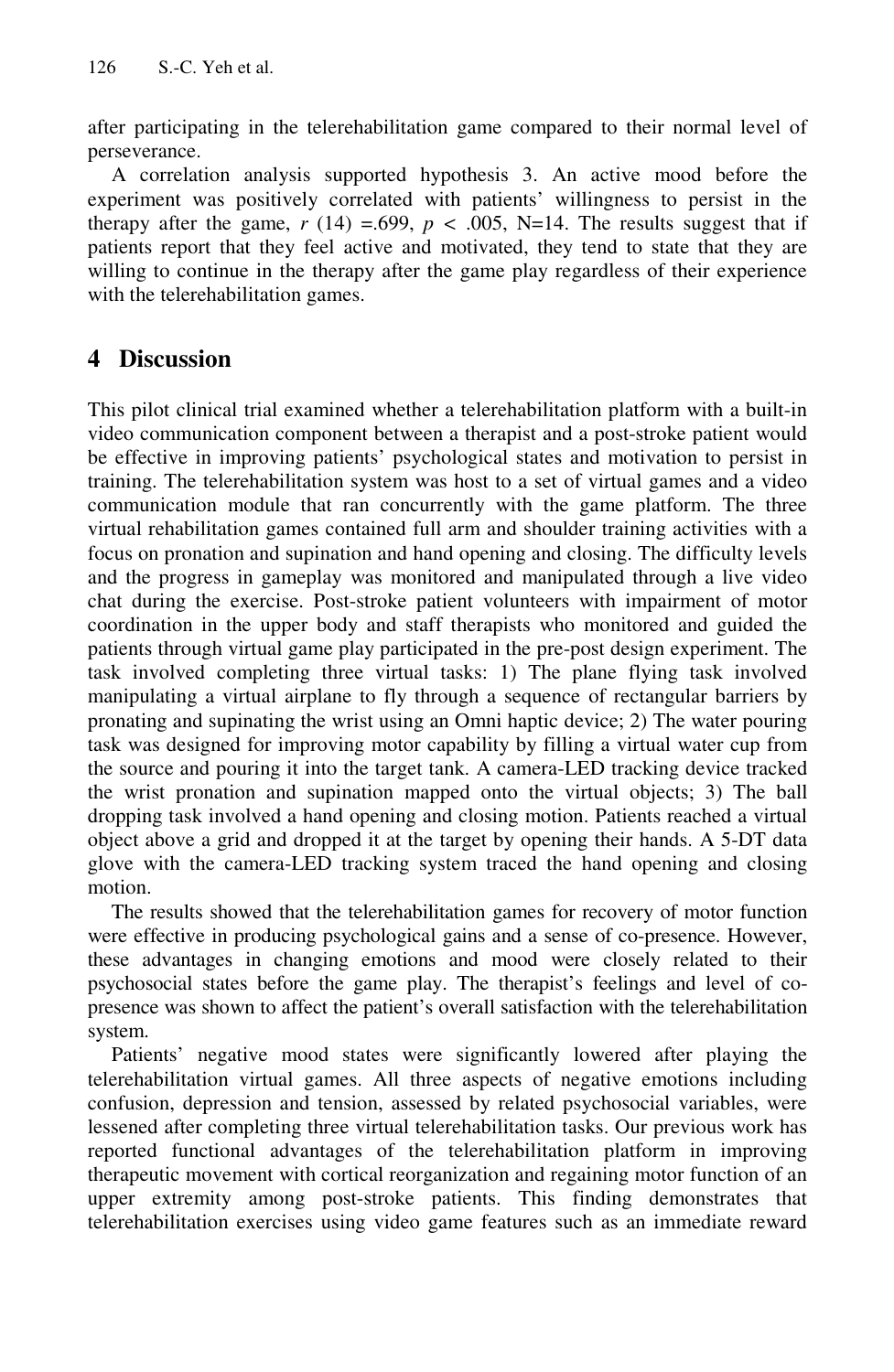and encouragement can positively impact the patient's psychological states as well. Mood disorders such as anxiety and depression followed by physical disability and intellectual impairment from stroke are prevalent among post-stroke patients [6]. Neuropsychological studies show that the prevalence of negative emotions after the stroke are often associated with negative impact on motor, cognitive and intellectual recovery such as lack of motivation in participating in therapy, slow progress in recovery, longer stays in the hospital, less engagement with leisurely activities and even lower survival rate [7]. Given a strong association between less positive moods and the negative impact on recovery from stroke, it is important to address how the telerehabilitation system can enhance emotional states and sense of wellbeing of patients.

The study also showed that participants whose therapists felt a higher sense of copresence during the game play reported higher overall satisfaction with the telerehabilitation game play experience. When therapists felt more immersed in the telerehabilitation experience and fully engaged with the presence of the patients, patients' general sense of acceptance of the remote rehabilitation session and positive evaluation of the overall experience were higher. The quality and experience of participating in the telerehabilitation exercise should be comparable to the clinicbased therapy where physical therapists are physically present with the patient [8]. An experience of spatial co-location, mutual comprehension, and emotional closeness in a virtual environment is crucial in creating a higher sense of co-presence [9]. The telerehabilitation platform with a built-in system design that allows patients and therapists to see and communicate with each other in real-time enhanced the level of engagement and communication between patients and therapists. Therapists could closely evaluate the patient's movement progress, performance updates and emotional states and manipulate the difficulty levels and pace of the game play accordingly. It is important to recreate a comparable sense of co-presence between therapist and patient in a remote telerehabilitation session as in onsite training since it plays a large role in the patient's immediate sense of satisfaction upon completing tasks. Despite the technological advancement and sophisticated telerehabilitation platform, a good relationship between the patient and the therapist and their sense of working together still contributes significantly to the rehabilitation process.

# **5 Conclusions**

We hypothesized that patients would demonstrate increased willingness to persist in therapy after the telerehabilitation game play. However, patients felt significantly less willing to adhere to their daily therapy after the telerehabilitation game play. They also reported decreased willingness to persist in therapy regardless of fatigue after the participation. The telerehabilitation training seemed to have a negative impact on patient's level of perseverance and motivation from the initial analysis. However, the trend was reversed when the patient's baseline mood was considered in the interpretation. When patients felt active and motivated in the pretest, their willingness to persist in therapy was more likely to increase after the game play. Many studies have documented a variety of health consequences resulting from lower health efficacy levels and lack of motivation [10]. However, it has not been widely investigated whether level